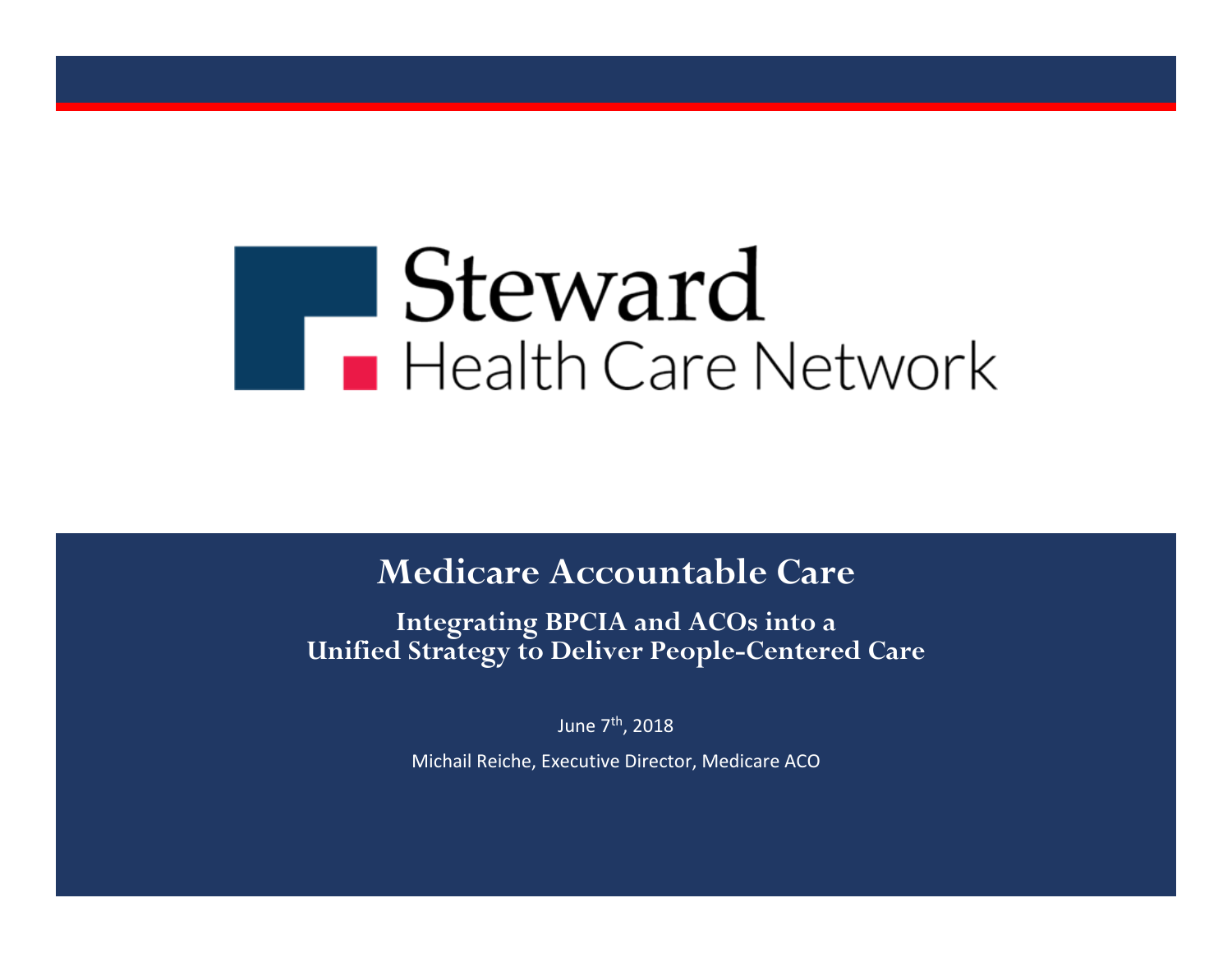#### **Steward Health Care Network**

| <b>Part of the Steward</b><br>family                                          | National, fully integrated health care system<br>Largest private for-profit hospital operator in                                                                    | <b>Key Stats</b>                   | 2018           |
|-------------------------------------------------------------------------------|---------------------------------------------------------------------------------------------------------------------------------------------------------------------|------------------------------------|----------------|
|                                                                               | the United States<br>Focusing on value-based care, delivered in the<br>community                                                                                    | <b>Employees</b>                   | 37,000         |
|                                                                               |                                                                                                                                                                     | <b>States</b>                      | 12             |
| <b>Expertise in risk-</b><br>based contracting                                | Provide high quality, cost efficient care that is<br>accessible, affordable, and sustainable,                                                                       | Hospitals                          | 36             |
|                                                                               | achieving the Triple Aim,<br>for each and every member of the                                                                                                       | <b>Total Beds</b>                  | 7,400          |
|                                                                               | communities we serve (across the entire payer<br>spectrum)                                                                                                          | <b>Employed Providers</b>          | 1,800          |
| <b>Pursuing national</b><br>growth through a<br>focus on value over<br>volume | Since inception in late 2010, Steward has<br>continuously grown in MA:                                                                                              | <b>Practice Locations</b>          | 385            |
|                                                                               | Established physician network and paneled<br>lives                                                                                                                  | <b>Affiliated Providers</b>        | $^{\sim}5,500$ |
|                                                                               | Pursued global risk contracts with commercial,<br>Medicare and Medicaid payers<br>In 2017, Steward more than tripled its size in its<br>$\mathcal{L}_{\mathcal{A}}$ | <b>Paneled Lives</b>               | 2,100,000      |
|                                                                               | national expansion:<br>Acquisition of 8 hospitals from Community<br>Health Systems in 3 states<br>Merger with IASIS Healthcare of 18 hospitals<br>ш                 | <b>Total Patient</b><br>Encounters | 5,900,000      |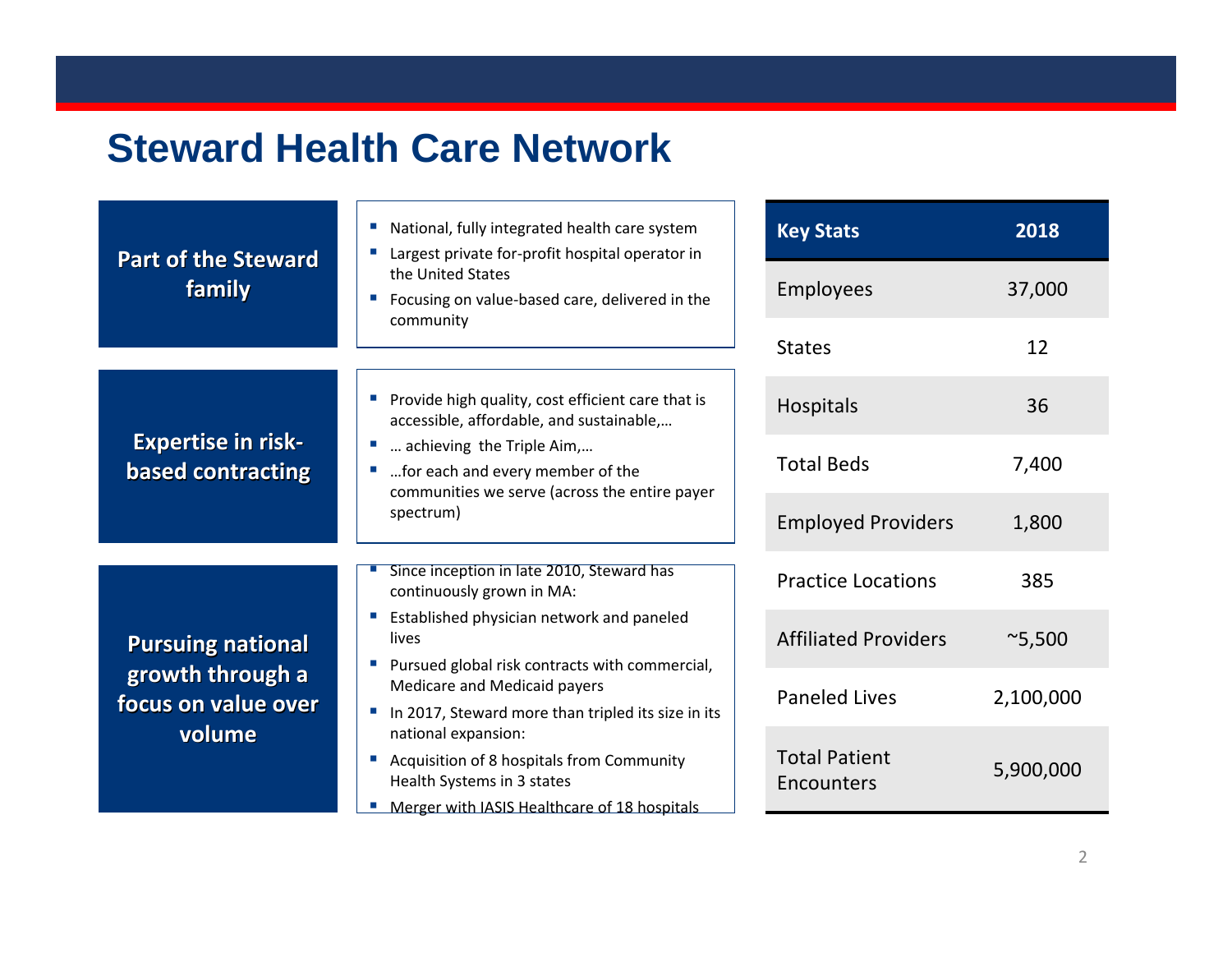### **Steward's CMS risk contract portfolio**

Steward has been an early participant in CMS' risk programs, being one of the first 32 ACOs to join the Pioneer ACO program in 2012…

| <b>Medicare Risk Program</b> | Launch         | 2018 Scope                                            | <b>Geographies</b> |
|------------------------------|----------------|-------------------------------------------------------|--------------------|
| <b>NGACO</b>                 | 2012 (Pioneer) | 64,000 beneficiaries                                  | MA, FL, OH, PA     |
| $MSSP 1+$                    | 2018           | 22,000 beneficiaries                                  | MA, FL, OH, PA     |
| <b>BPCI</b>                  | 2015           | 47 Episode Groups across 13<br><b>BPCI</b> facilities | MA, FL             |

… wit h the vision to grow program participation (such as BPCIA) across geographies in the future